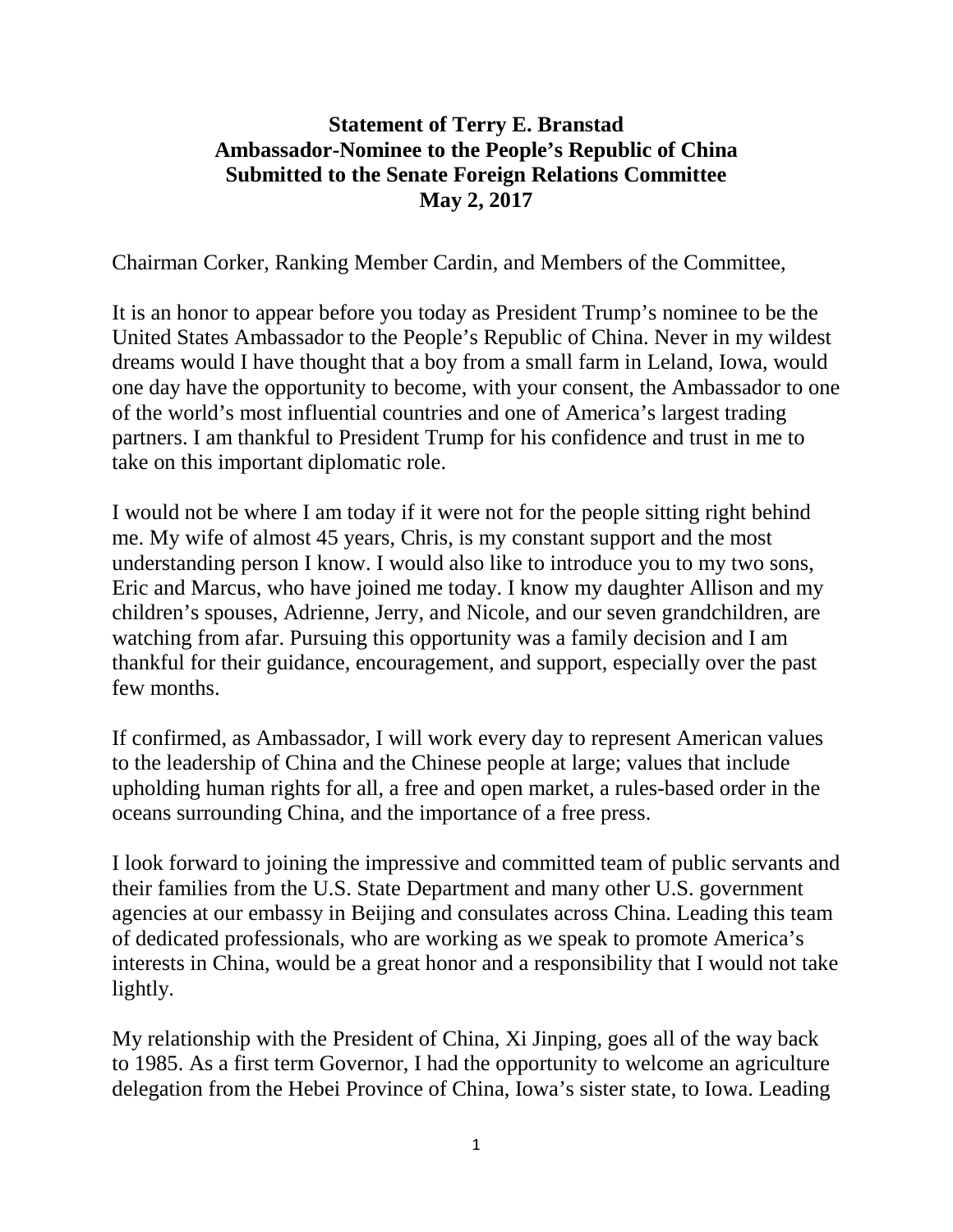that delegation was a young man whose business card read Xi Jinping, Feed Association of Shijiazhuang. During the trip, our sister state director Luca Baroni took our new Chinese visitors on tours of farms and factories, and to receptions and dinners with the sister state volunteers. They attended a birthday party, a Mississippi River cruise, and we showed them a true taste of Iowa life. I even hosted the delegation in the Governor's office. A connection was made and a friendship was founded. To this day, President Xi still speaks fondly of Iowa and the hospitality he enjoyed there so many years ago.

If confirmed, I hope to use my unique position as an "old friend" of President Xi and a trusted confidant of President Trump to positively influence the U.S.-China relationship. As the Governor of Iowa, I saw first-hand the importance of a positive and healthy trade relationship between our two countries. Nearly, one out of every two rows of Iowa soybeans is sent to China, as well as \$33.5 million in pork in 2016. The importance of trade extends well beyond agriculture too. Aviation products, manufactured goods, chemicals, electronics, and many other products and services are exported to China daily and help support and sustain the American economy.

As Ambassador, I will continue the work I started while Governor to open up the Chinese markets to American businesses of all sorts. This will be good for the American people as it will create more jobs, and good for the Chinese people as they will have more access to the best-made products this world has to offer. In keeping with the President's mission, I am also committed to making sure that the trade relationship between the United States and China puts the American worker first.

Our relationship with China is multi-faceted and not solely focused on trade. I am well aware of the critical national security issues our two countries must work together on as well. As President Trump made clear when he met with President Xi at Mar-a-Lago a few weeks ago, China could play a critical role in convincing North Korea to dismantle its nuclear and missile programs, a strategic policy that boosts the security of America, China, and the entire world.

As Governor, I had the opportunity to visit Taiwan. As Ambassador, I will be committed to communicating the United States' continued support of our one China Policy, expressed in the Three Joint Communiques and the Taiwan Relations Act. We remain committed to our goal to see this cross-Strait issue peacefully resolved in a manner that is acceptable to both sides of the Strait.